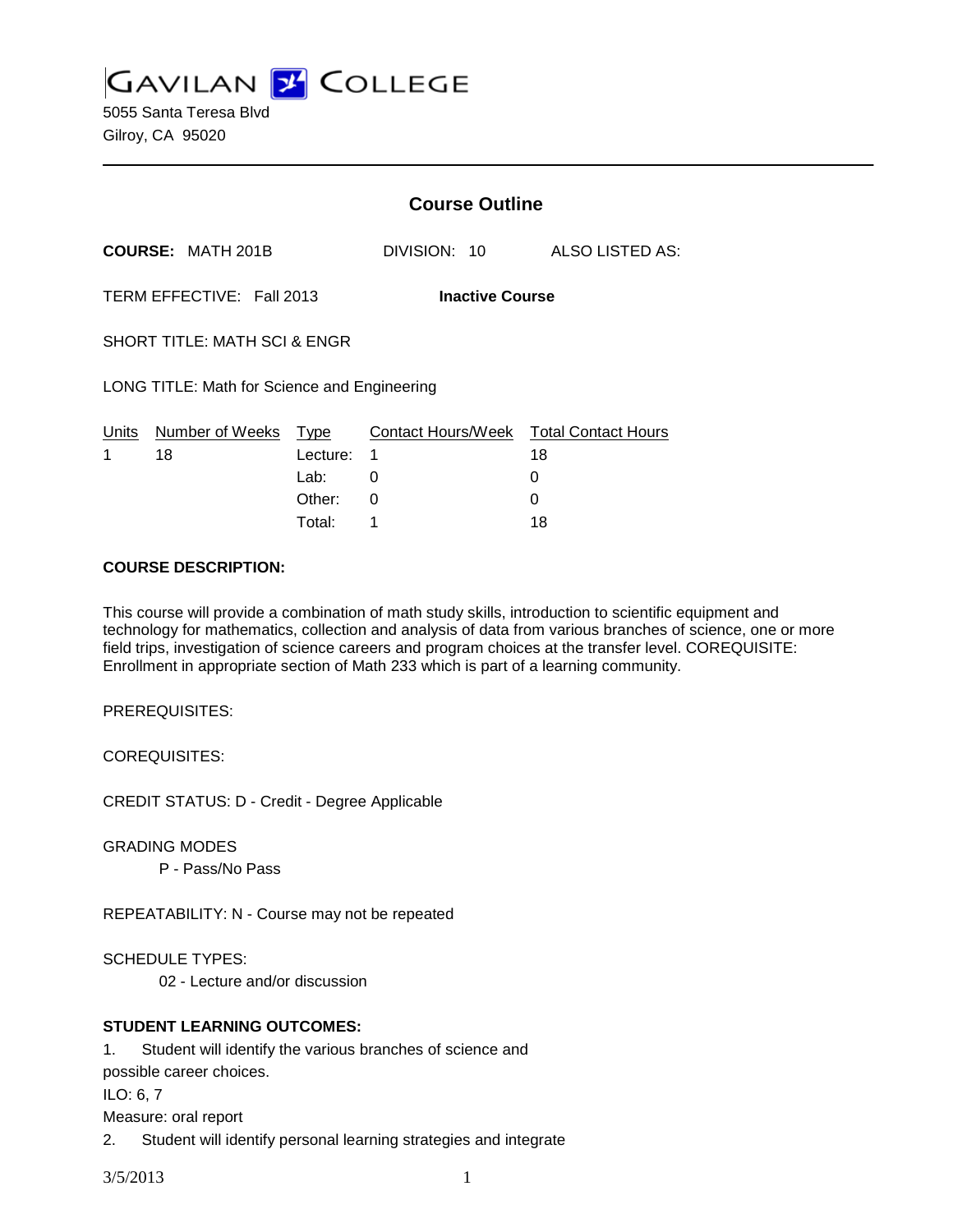them in their Math 233 class.

ILO: 6, 2

Measure: written report

3. Student will utilize mathematical techniques and tools commonly used in science.

ILO: 2

Measure: demonstration

4. Student will investigate and engage in campus support services.

ILO: 3, 4, 6

Measure: oral report

5. Students will utilize scientific methodology in their exploration

of various scientific fields.

ILO: 2, 7

Measure: demonstration

## **CONTENT, STUDENT PERFORMANCE OBJECTIVES, OUT-OF-CLASS ASSIGNMENTS**

Inactive Course: 02/25/2013

1 HOURS

\*\*Students who have previously taken Math 201A will complete activities in Math 201B that require more complex thinking. For shared activities, such as field trips and guest speakers, repeating students will be asked to compare and contrast their personal experiences with

these activities.

Content: Course introduction/overview

SPO: Students will engage in group activity geared toward building community in the classroom.

HW: Complete student information sheet and/or personal journal writing related to past math experiences.

## 3 HOURS

Content: Math study skills, learning style assessment, time management and test taking strategies.

SPO: Student will acquire self knowledge related to their learning

style, learning strengths and weaknesses, and develop strategies and techniques to improve scholastic performance.

HW: Complete sources of help activity, learning style assessment, time management assignment, readings on math study skills and test taking strategies.

# 3 HOURS

Content: Campus support for ed plan and transfer, planning for successful completion of a four year degree.

SPO: Students will investigate opportunities available through MESA,

TRIO, financial aid, Rho Alpha Mu and other support agencies on campus, participate in a panel discussion of former Gavilan alumni active in the scientific field.

HW: Develop ed. plan, meet with various advisors, determine eligibility for services

## 8 HOURS

Content: Scientific investigation and introduction to the various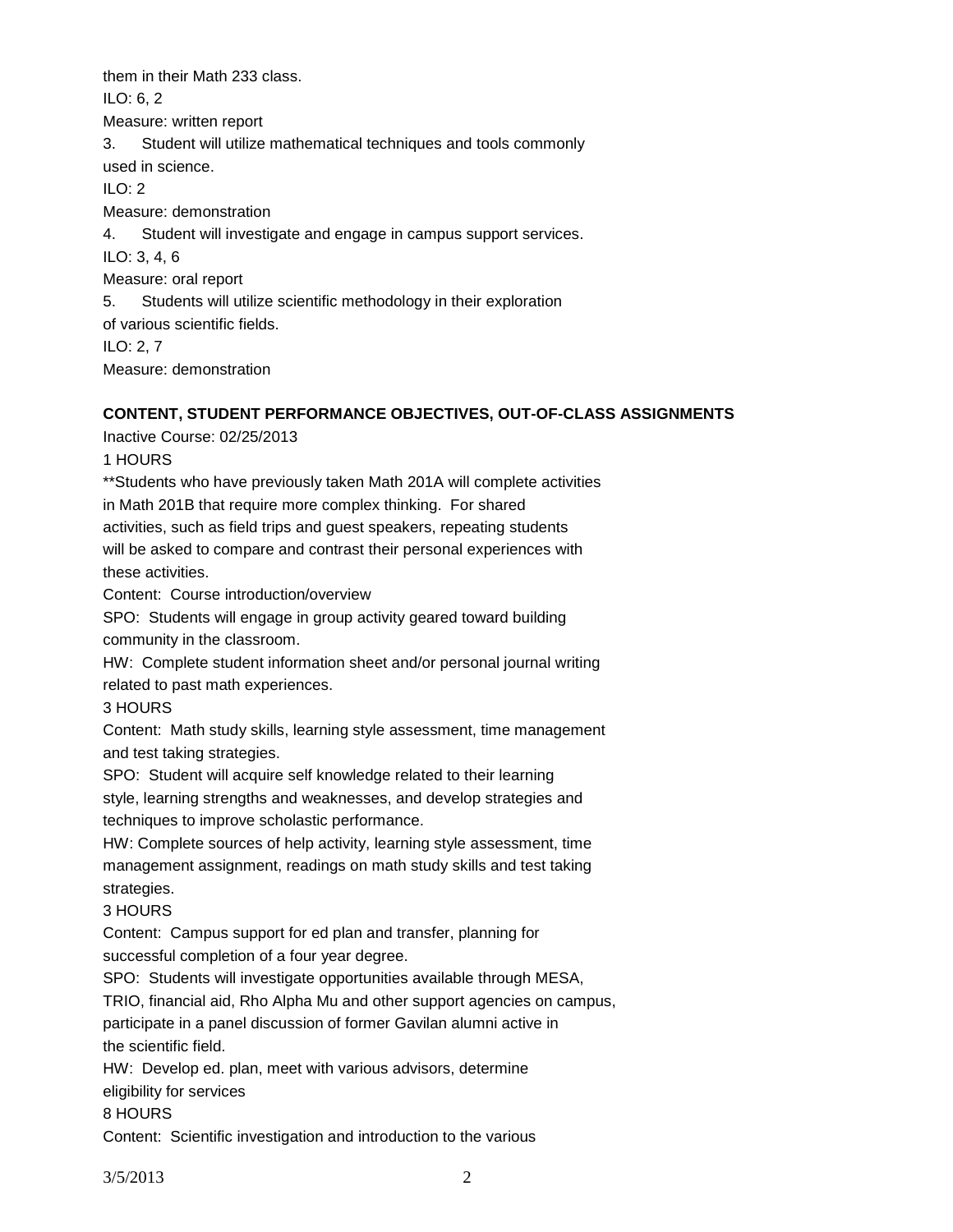scientific fields. Use of mathematics to analyze scientific information. SPO: Students will examine and practice scientific methodology, including hypothesis formulation, data collection and analysis, reporting on findings. Students will utilize mathematical techniques

and technology to perform scientific analysis.

HW: Projects from a variety of scientific fields such as biology,

chemistry, ecology, physical science and math.

#### 2 HOURS

Content: Exploration of careers in math, science, and engineering. SPO: Students will explore the various career opportunities available in science, engineering and math, and investigate professional organizations for scientists and engineers.

HW: Presentation and group discussion on investigations.

1 HOURS

Final presentations

#### **METHODS OF INSTRUCTION:**

Lecture, group discussion, presentations, field trips.

#### **METHODS OF EVALUATION:**

The types of writing assignments required: Written homework Reading reports Term papers The problem-solving assignments required: Homework problems Lab reports The types of skill demonstrations required: None The types of objective examinations used in the course: None Other category: Individual and group presentations. The basis for assigning students grades in the course: Writing assignments: 25% - 35% Problem-solving demonstrations: 25% - 35% Skill demonstrations: 0% - 0% Objective examinations: 0% - 0% Other methods of evaluation: 30% - 40%

#### **REPRESENTATIVE TEXTBOOKS:**

Reading materials will be provided by instructor.

#### **ARTICULATION and CERTIFICATE INFORMATION**

Associate Degree: CSU GE: IGETC: